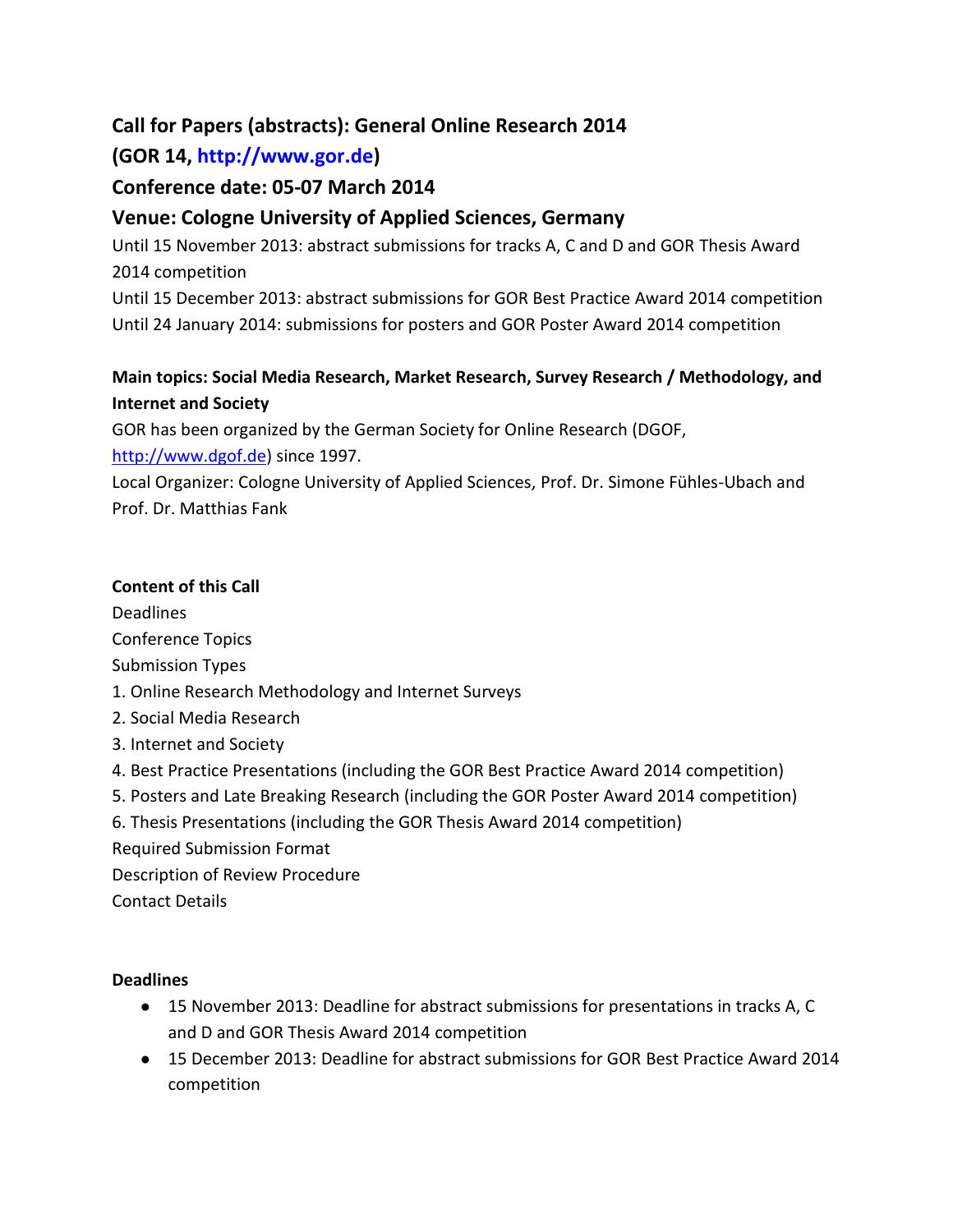- 24 January 2014: Deadline for abstract submissions for posters and GOR Poster Award 2014 competition
- 31 January 2014: Deadline for early registration and presenting author registration (usually the first author) and deadline for changes to the texts of accepted abstracts
- 28 February 2014: Deadline for presentation upload and poster upload

#### **Conference Topics**

All submissions relevant to online research are welcome. Presentations in the last years covered a broad range of topics, be it online surveys or research concerning the Internet or social aspects of the Web. Since 1997, GOR has been attended by researchers and other professionals who want to stay on top of new developments and best practices for their work in companies and academia.

This year's conference especially encourages submissions in:

- Online Research Methodology and Internet Surveys, incl. market research
- Social Media Research
- Internet and Society

The program committee invites presenters from academia, business, official statistics, the government and all other sectors. Submissions will be accepted on the basis of a double-blind peer review process.

### **Submission Types**

A more comprehensive list of possible topics and past award winners can be found at www.gor.de

### **1. Online Research Methodology and Internet Surveys (Track A)**

Presentations advance the methodology of online research and Web surveys, for example: quantitative or qualitative approaches in academia or business, market research, online experiments, content analysis, panel quality and panel research, mobile surveys, survey design, data collection, coverage, sampling, nonresponse, measurement, adjustment, and weighting. Submissions come from diverse fields, including sociology, political science, psychology, computer sciences, etc. Contributions which show how online surveys perform compared to classical approaches (face2face, telephone, paper) are especially welcome. Please note that purely promotional presentations will not be considered.

### **2. Social Media Research (Track C)**

Presentations cover all types of social media research including quantitative and netnographic, mixed approaches (different types of social media research or classic methods combined with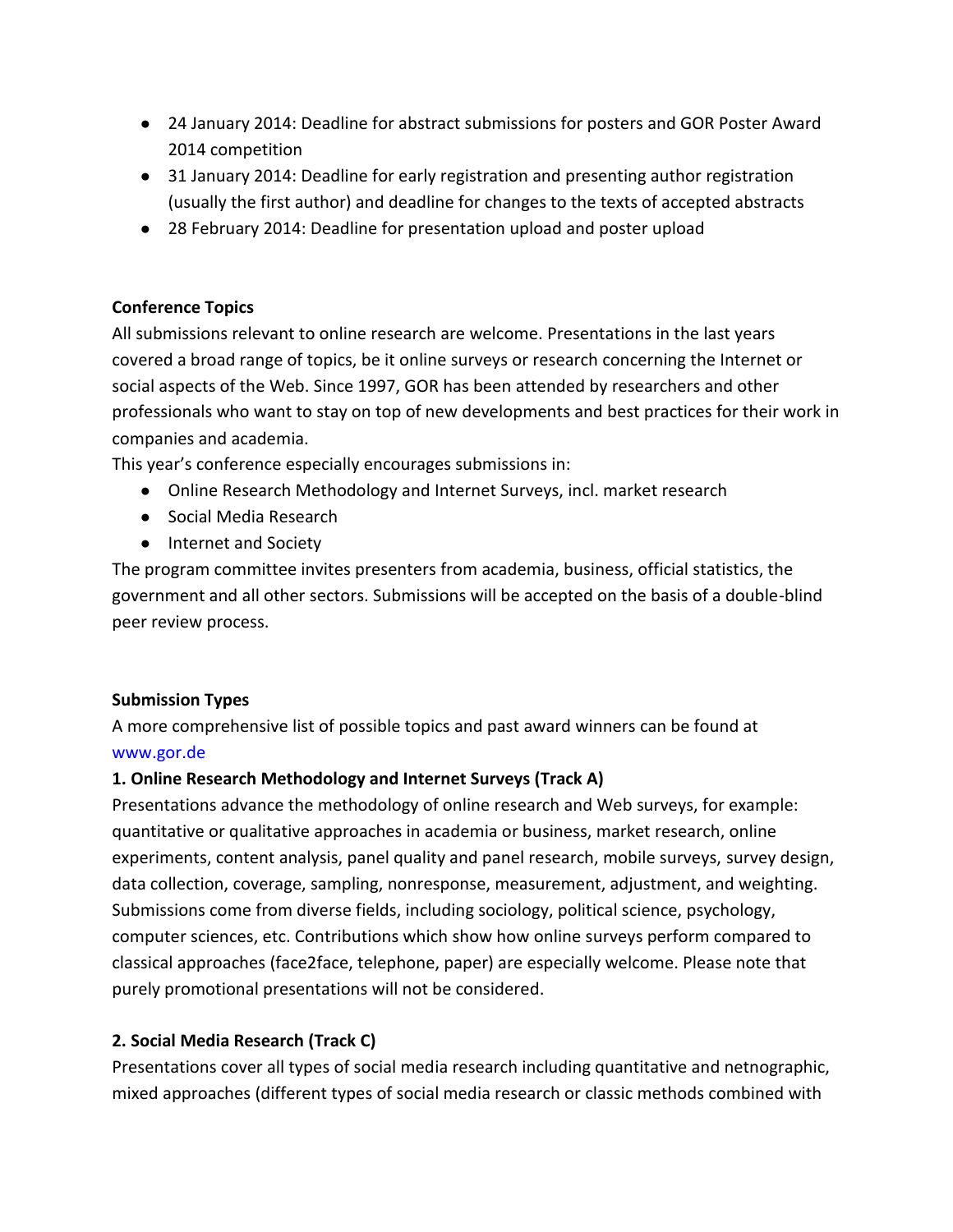social media research) or projects with a strong focus on data visualization. Presentations can include the discussion of methods (social media monitoring, hybrid media measurement, social media metrics, (n)ethnographical methods, visualizations etc.) as well as theories (intellectual property, privacy, transparency, canon and statutes of professional ethics). Presentations can cover all types of social media like Facebook, Google+, Twitter, Blogs, LinkedIn or other social networking platforms, photo and video communities, social gaming platforms, innovation communities and research on and via forums and bulletin boards, blogs and the blogosphere. Applications and best practices are welcome.

# **3. Internet and Society (Track D)**

Presentations address questions in the broad field of Internet and society. Presentations will either cover the interrelationship between Internet and society or focus on openness in science and business. Talks on openness will cover the topics open science, open access, open data, open education, open hardware, open government, open innovation as well as co-creation, crowdsourcing, crowdfunding and participation. This track will be organised in cooperation with the *Alexander von Humboldt Institute for Internet and Society*.

# **4. Best Practice Presentations (including the GOR Best Practice Award 2014 competition)**

These presentations will be part of track B, applied online market research. A strong focus on applied market research based on a real world case study is mandatory. The study should be presented by a representative of the company who commissioned the study and a representative of the research agency. The abstract should especially make clear what the results add to existing insights and knowledge. All submissions in this category are considered for the GOR Best Practice Award 2014. This is a prize for the best paper from market research.

# **5. Posters (including the GOR Poster Award 2014 competition)**

Posters offer the opportunity to present late breaking research, short research findings or discuss work in progress. Authors are expected to present their poster during a poster session. A poster may cover any topic of GOR. Access to poster presentations will be possible during the whole conference. All submissions in this category are considered for the GOR Poster Award 2014.

# **6. Thesis Presentations (including the GOR Thesis Award 2014 competition)**

Up to 3 Master/diploma and doctoral theses respectively will be presented at GOR in this category. Selected authors will present their findings at the GOR conference and the best presentations will be awarded a price. The conference fee is waived for all presenters in this category. Theses must have been submitted 2012 or 2013. The thesis language can be either English or German, but the presentation shall be in English.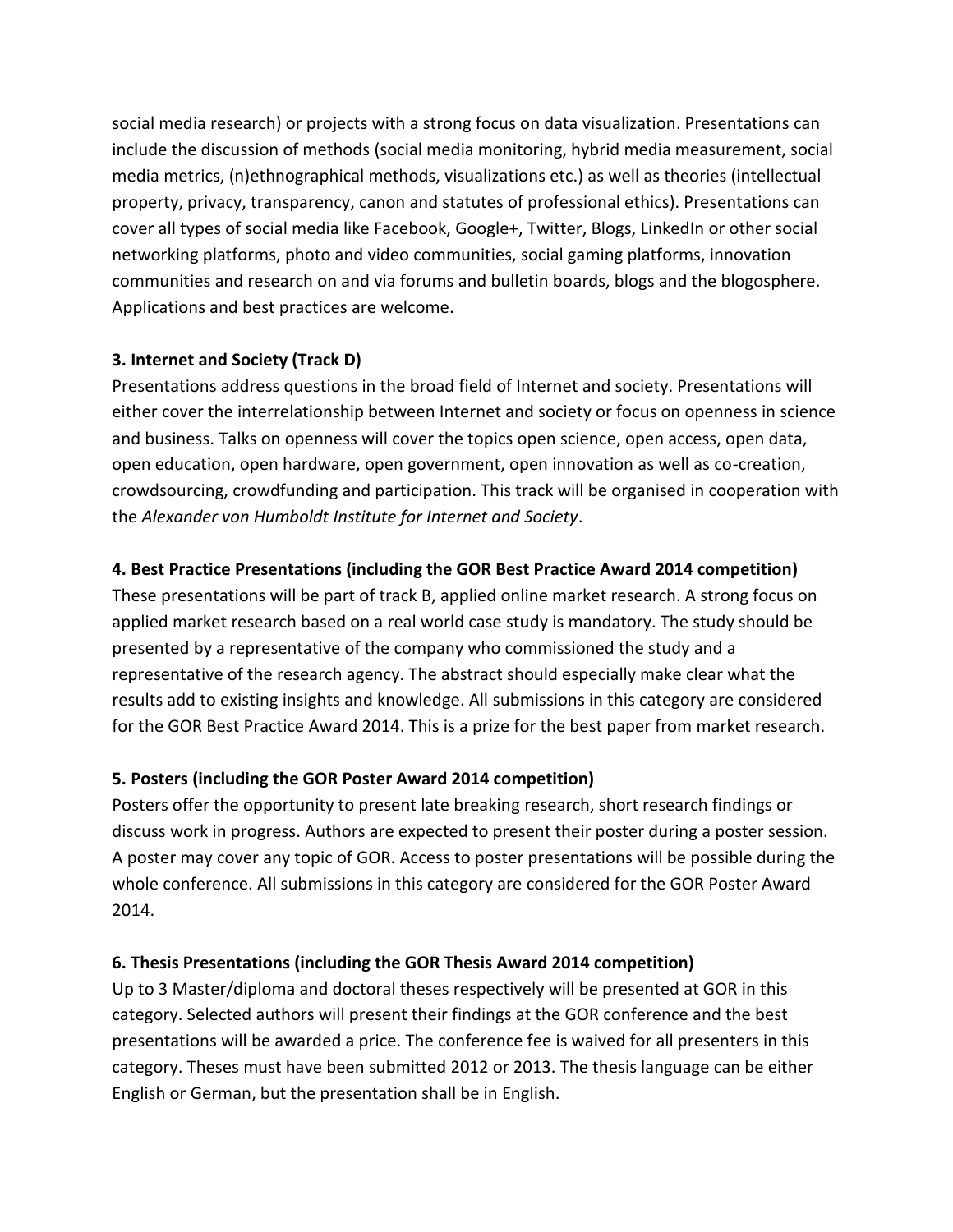Submissions should include the thesis as PDF-file, an extended abstract (limited to 7000 characters (including spaces), about 2 pages), a cover letter with details on affiliation, degree program, supervisors, and graduation date, together with an agreement to present the results at the GOR conference. A Thesis Award Jury will decide on presenters and winners.

**In addition proposals for full sessions** (1 hour = 3 presentations) can be suggested about a particular topic and can be send to [program-chair@gor.de.](mailto:program-chair@gor.de) For the presentations herein the double-blind peer review is also applicable.

#### **Submission Format**

The official conference language is English. Abstracts should be submitted online via [http://conftool.gor.de/conftool14/](http://conftool.gor.de/conftool13/)

The abstract length can be up to 350 words. Abstracts will be peer-reviewed with respect to the quality of each of the four paragraphs in the abstract.

#### *Template for abstract submission:*

Relevance & Research Question: ---your text here--- Methods & Data: ---your text here--- Results: ---your text here--- Added Value: ---your text here---

Please use the above template for your abstract submission (one paragraph for each criteria and include the keywords at the beginning of each paragraph). **Incomplete abstracts with respect to the formal criteria above are likely to be rejected.** In case your research is still work in progress, and therefore final empirical results are not available by the time of submission, you will be asked to hand in your results later. In this case, please declare in the comments field during submission at what date you will be able to update your abstract. Please note that we cannot accept presentations unless final results are available. Please consider a poster presentation for work in progress. Presentations in the tracks last 15 minutes followed by 5 minutes of discussion.

#### **Review Process**

All abstracts are scored in a double-blind peer review by members of the GOR International Board according to the criteria mentioned in the submission format (clarity and quality of the